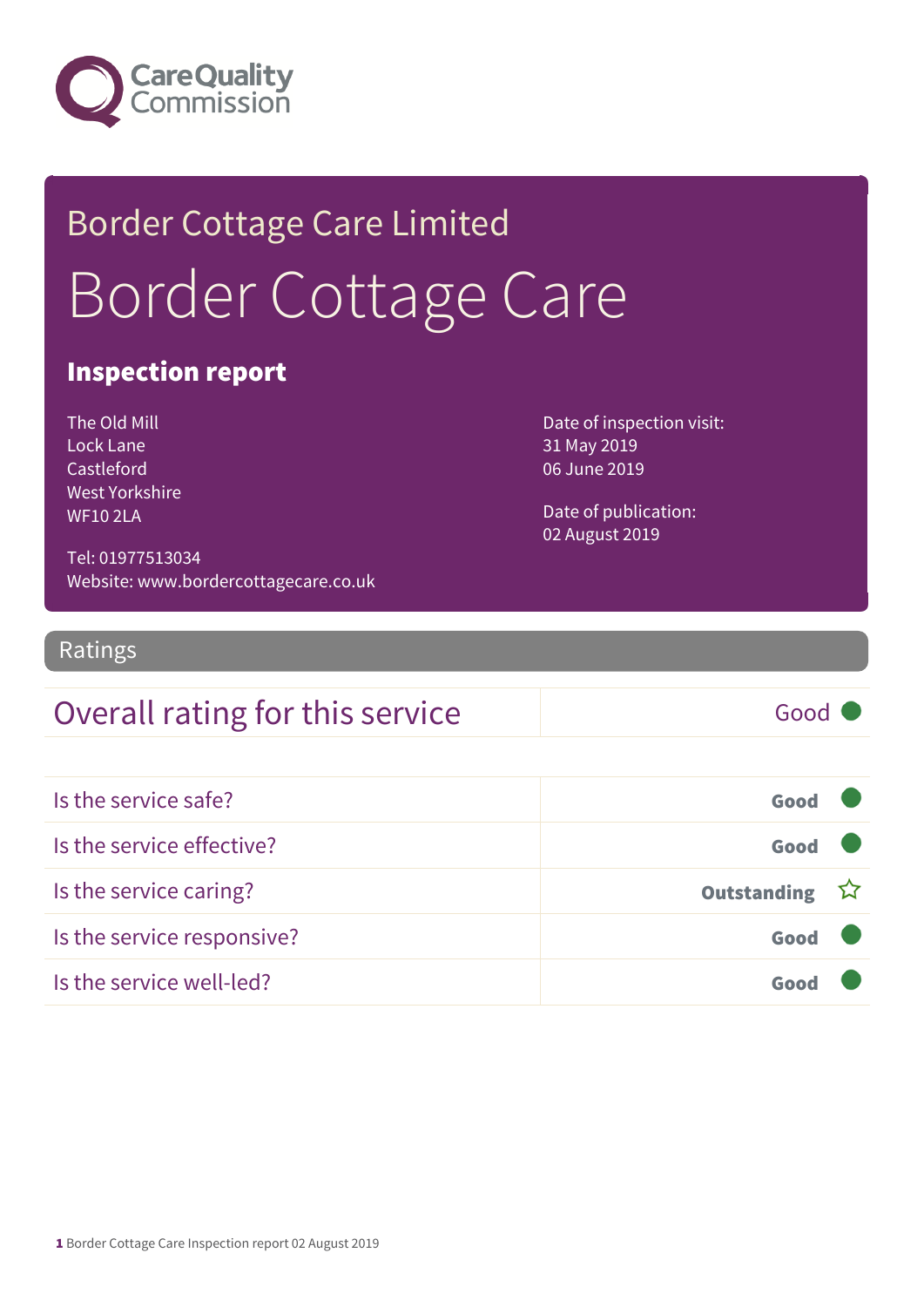### Summary of findings

### Overall summary

#### About the service

Border Cottage Care is a domiciliary care agency, providing personal care to 50 people in their own homes at the time of the inspection.

Not everyone who used the service received personal care. CQC only inspects where people receive personal care. This is help with tasks related to personal hygiene and eating. Where they do we also consider any wider social care provided.

People's experience of using this service and what we found People felt safe and trusted the staff who cared for them. Staff understood how to keep people safe and risk management plans were detailed. Staff knew individual risks and felt confident to care for people safely.

Staff felt very well supported through regular training and supervision. People thought staff had the right approach and skills to care for their needs. There was clear communication and effective teamwork within the organisation.

People enjoyed consistent person-centred care from respectful, reliable, compassionate and caring staff.

Regular staff worked with individual people to provide person-centred care within secure professional relationships.

Staff were highly valued and cared about as individuals and there was an open friendly and transparent culture in the service. The service was well managed and the provider empowered and trusted staff to work to a very high standard of care, supporting people in individual and personalised ways. Systems and processes were in place to assess and monitor the quality of the service and the management team was responsive to feedback which enabled them to drive improvement.

People were supported to have maximum choice and control of their lives and staff supported them in the least restrictive way possible and in their best interests; the policies and systems in the service supported this practice. Records demonstrated people's choice, although they needed to be strengthened around best interest decision making.

We made recommendations around the recording and auditing of medicines and the recording of decisions made in people's best interests.

For more details, please see the full report which is on the CQC website at www.cqc.org.uk

#### Rating at last inspection

The last rating for this service was Good (report published 6 December 2016).

2 Border Cottage Care Inspection report 02 August 2019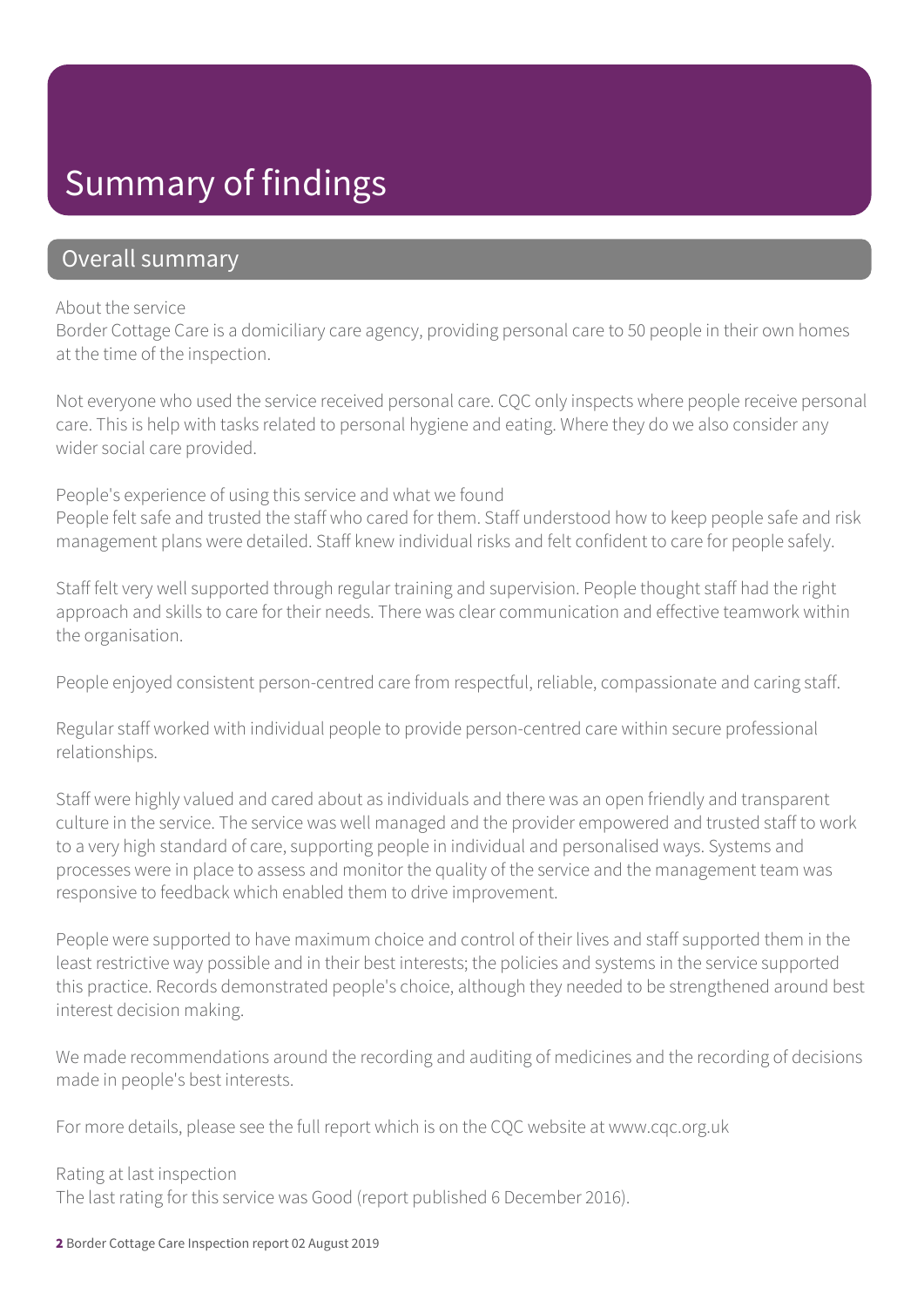Why we inspected This was a planned inspection based on the previous rating.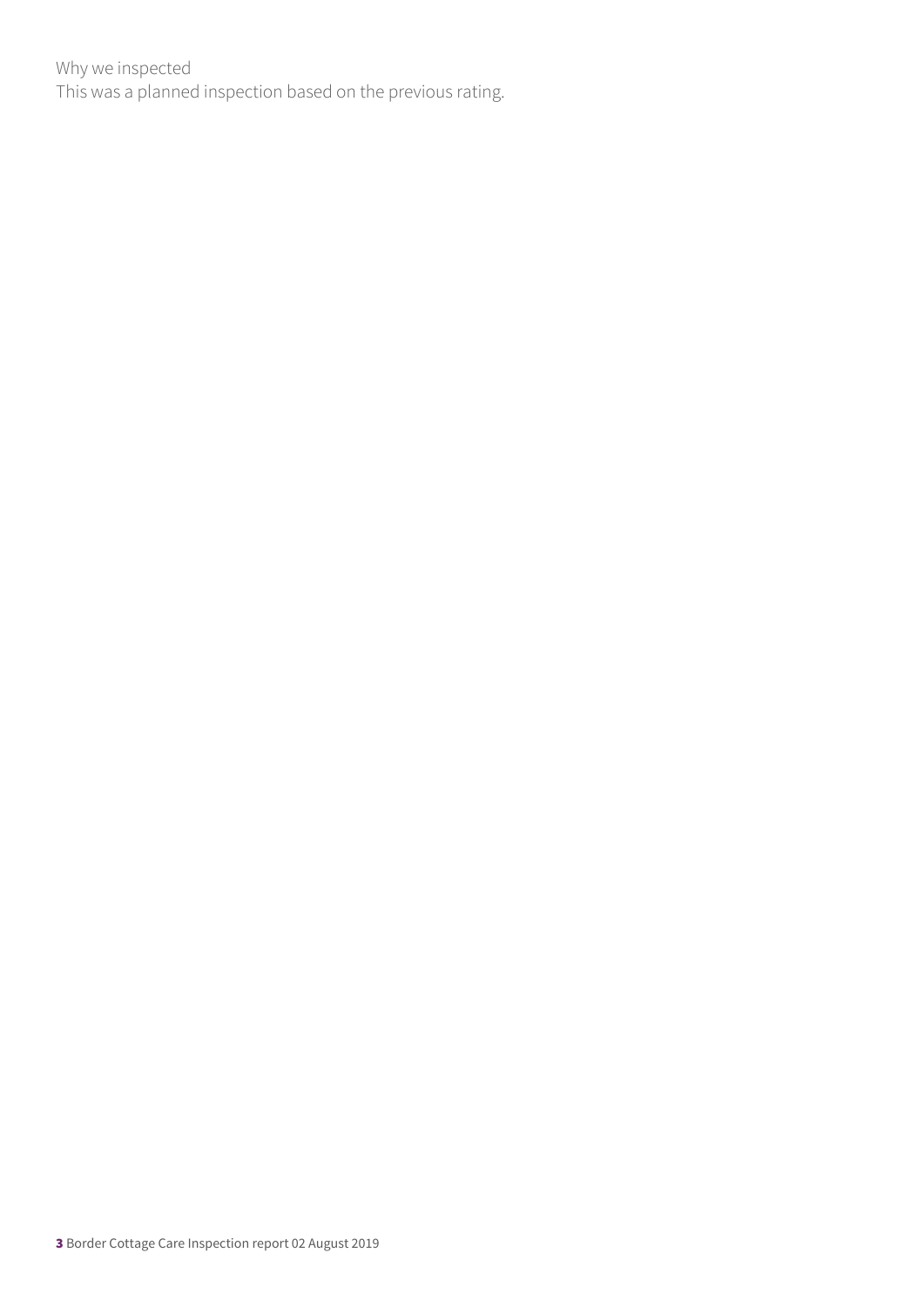### The five questions we ask about services and what we found

We always ask the following five questions of services.

| Is the service safe?                                    | Good          |
|---------------------------------------------------------|---------------|
| The service was safe.                                   |               |
| Details are in our safe findings below.                 |               |
| Is the service effective?<br>The service was effective. | Good          |
| Details are in our effective findings below.            |               |
| Is the service caring?                                  | Outstanding ☆ |
| The service was exceptionally caring.                   |               |
| Details are in our caring findings below.               |               |
| Is the service responsive?                              | Good          |
| The service was responsive.                             |               |
| Details are in our responsive findings below.           |               |
| Is the service well-led?                                | Good          |
| The service was well-led.                               |               |
| Details are in our well-Led findings below.             |               |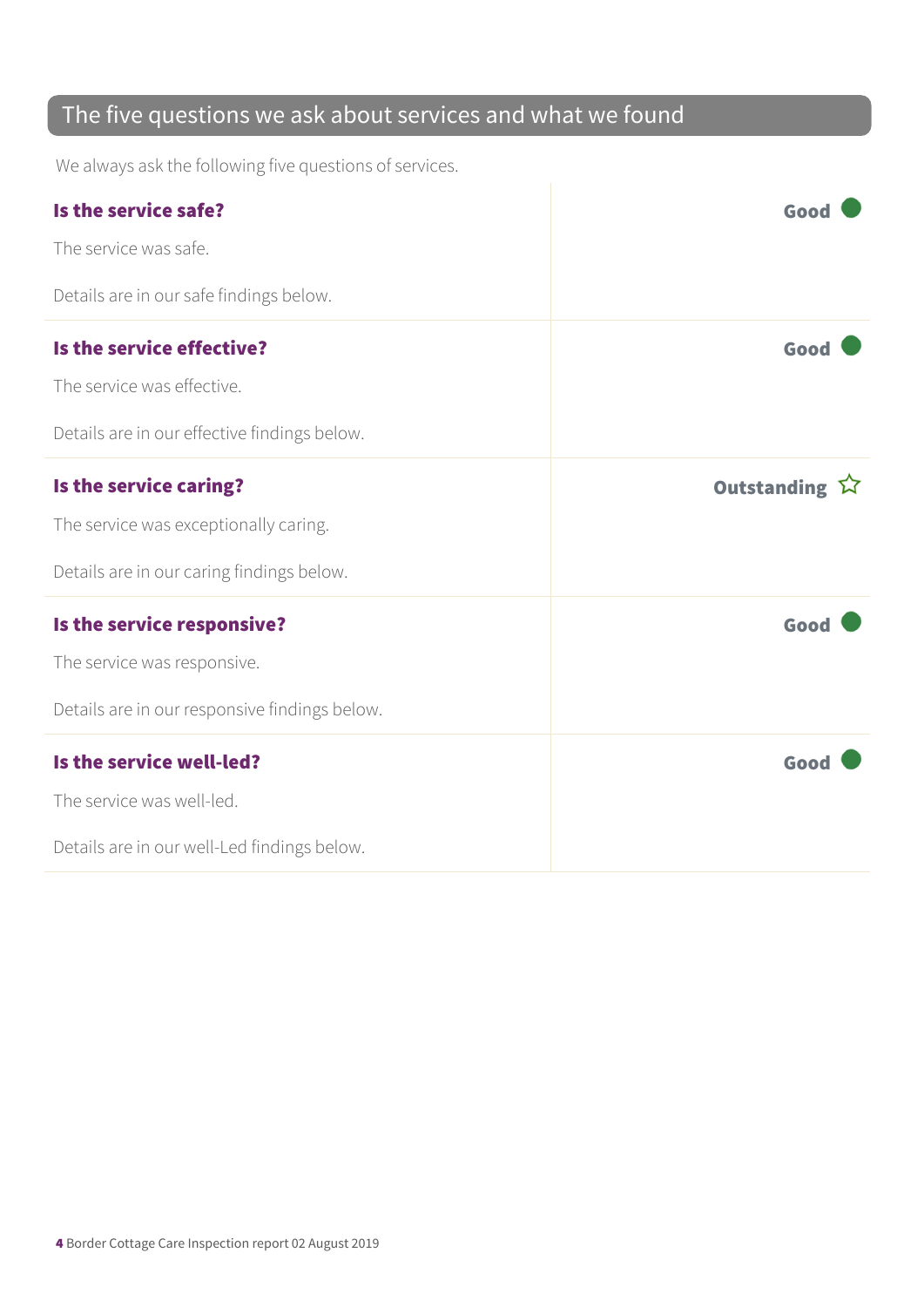

# Border Cottage Care Detailed findings

### Background to this inspection

#### The inspection

We carried out this inspection under Section 60 of the Health and Social Care Act 2008 (the Act) as part of our regulatory functions. We checked whether the provider was meeting the legal requirements and regulations associated with the Act. We looked at the overall quality of the service and provided a rating for the service under the Care Act 2014.

Inspection team The inspection was carried out by one inspector.

Service and service type This service is a domiciliary care agency. It provides personal care to people living in their own homes.

The service had a manager registered with the Care Quality Commission. This means that they and the provider are legally responsible for how the service is run and for the quality and safety of the care provided.

Notice of inspection This inspection was announced.

We gave the service 48 hours' notice of the inspection. This was because it is a small service and we needed to be sure that the provider or registered manager would be in the office to support the inspection.

Inspection activity started on 31 May 2019 and ended on 6 June 2019. We visited the office location on both dates.

#### What we did before the inspection

We reviewed information we had received about the service since the last inspection. We sought feedback from the local authority and professionals who work with the service. We used the information the provider sent us in the provider information return. This is information providers are required to send us with key information about their service, what they do well, and improvements they plan to make. This information helps support our inspections. We used all of this information to plan our inspection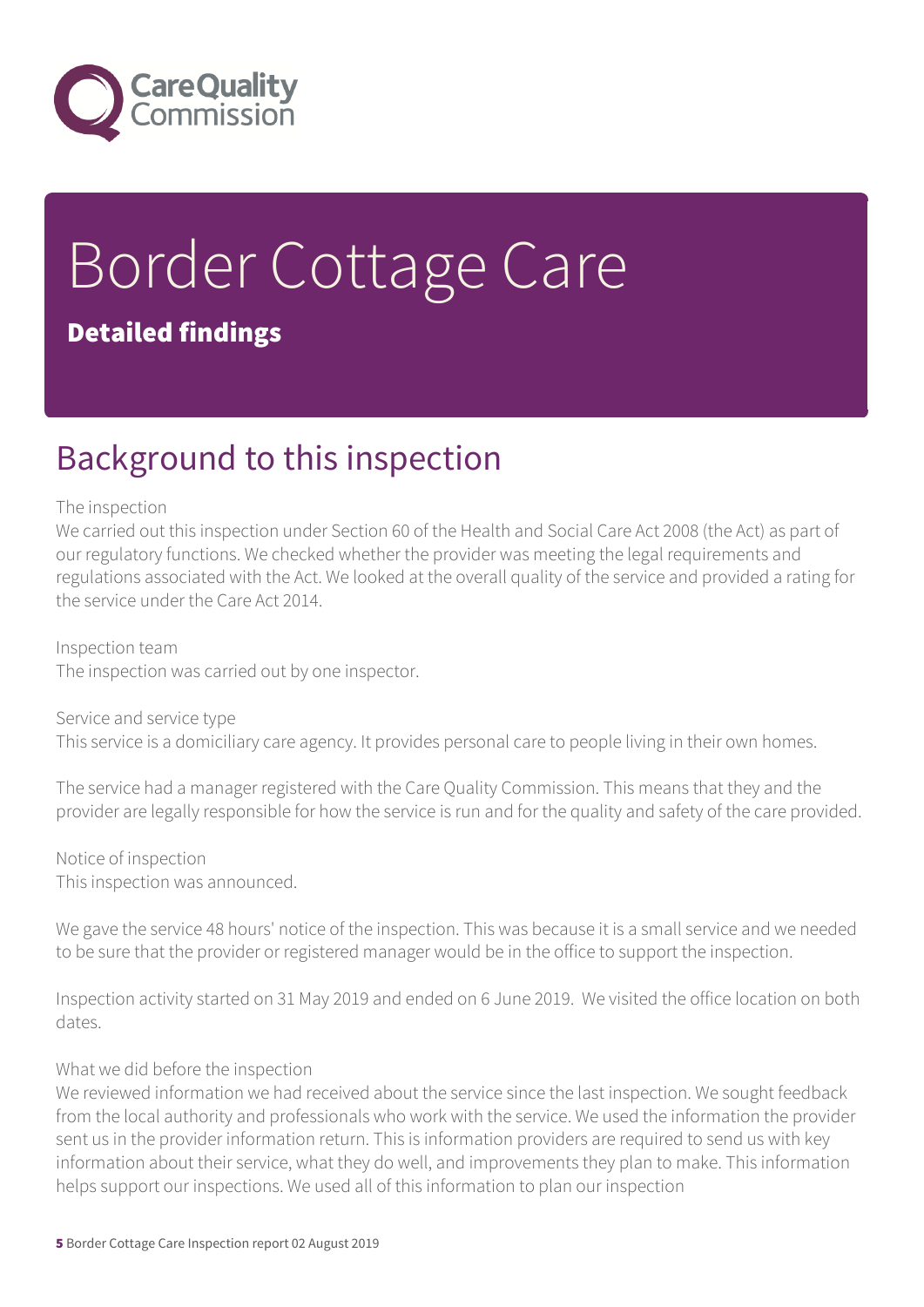#### During the inspection

We reviewed a range of records. This included four people's care records and medication records. We looked at four staff files in relation to recruitment and staff supervision. We reviewed a variety of records relating to the management of the service, including policies and procedures.

We spoke with the nominated individual who was also the registered manager, the operations manager, the care manager and six care staff. We spoke by telephone with three people who used the service and 10 relatives.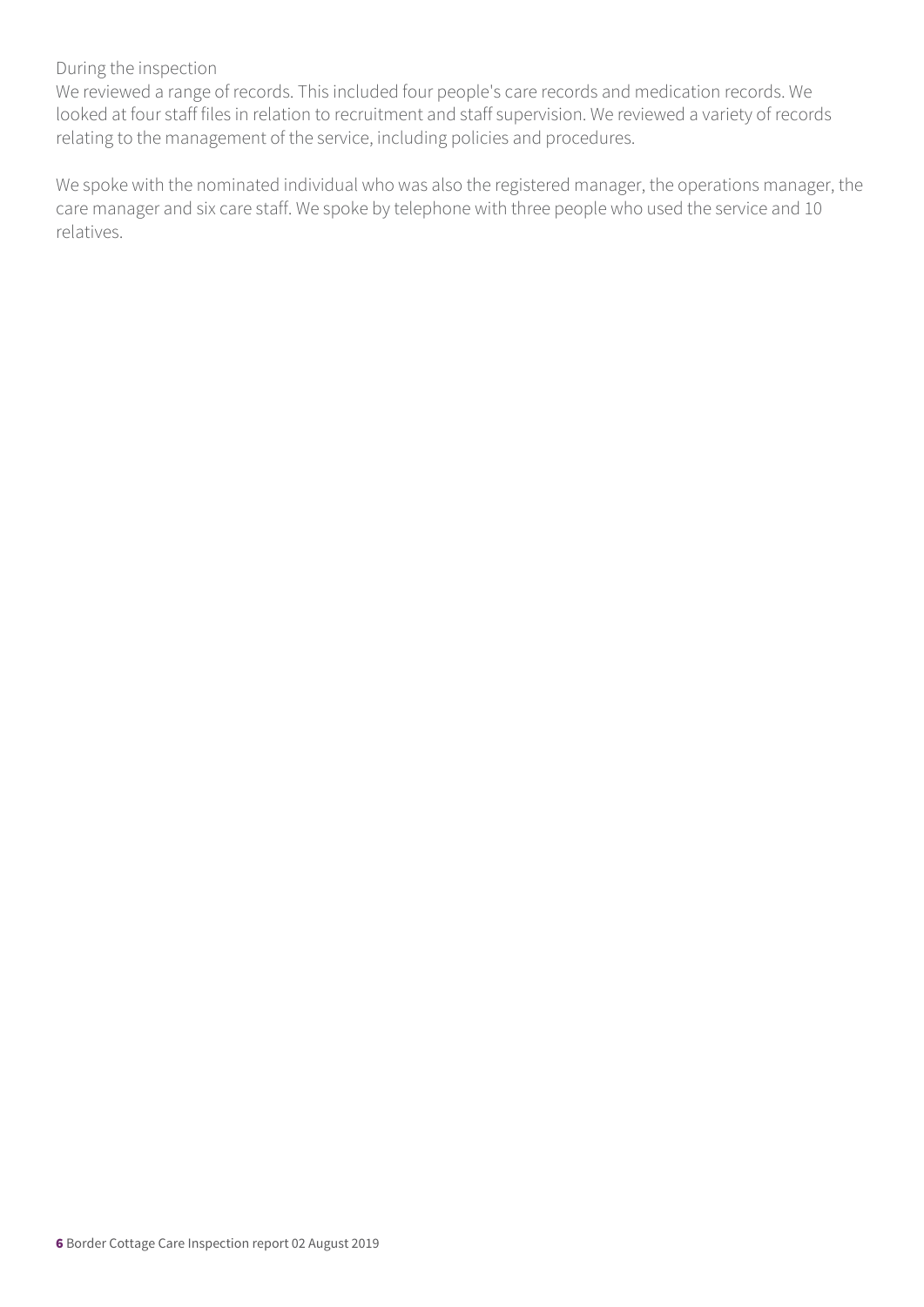### Is the service safe?

## Our findings

Safe – this means we looked for evidence that people were protected from abuse and avoidable harm.

At the last inspection this key question was rated as good. At this inspection this key question has remained the same. This meant people were safe and protected from avoidable harm.

Systems and processes to safeguard people from the risk of abuse

● Staff were confident in the safeguarding and whistleblowing procedures and knew who to raise concerns with, both within and external to the organisation if need be. We discussed with the management team their understanding of matters which must be reported to the safeguarding team and CQC. The safeguarding policy and procedure were clear and the management team made sure staff had contact numbers for relevant authorities.

● People said they felt safe when care was provided and relatives described having 'complete trust' in the staff to provide safe care. One relative said, "My [family member] has got all their faculties, they'd tell me if they didn't feel safe" and another relative said, "Staff always consider the safety of my [family member] and I'm confident in the staff to keep them safe."

Assessing risk, safety monitoring and management

- Staff had a good understanding of how to ensure people's safety was maintained. Individual risks to people were very clearly recorded and known by staff. Staff told us if there were any changes to people's risks they would communicate this with one another and with the management team to make sure people received the safest care.
- Staff felt confident to use equipment for people where appropriate to support their care. They said they had been given clear and safe instruction to understand people's individual equipment.

#### Staffing and recruitment

- Recruitment processes were robustly followed to ensure staff were suitable to care for vulnerable people. Checks were made before staff could work with people and the provider told us they recruited to a high standard, to make sure all staff had the right approach and attitude to care.
- Staffing levels were well maintained. People were supported by consistent staff whose working pattern was wrapped around their needs. This enabled secure, consistent relationships for staff to know people's risks well and for people to develop trust in care staff. One person told us, "I get the same two staff who know me well and that makes me feel safe because they'd know if something was wrong."
- The registered manager told us in the event staff may be absent there was always another member of staff who would step in to make sure people received care when they needed it.

#### Using medicines safely

● People were supported with their medicines and staff were confident in the procedures to follow to ensure this was done safely. Staff understood which people needed which medicine and the reasons why. Consistent staff had continuity of caring for people. This meant they understood their needs fully, such as 'when required' medicines may be needed, although there was no written protocol in place for this. Staff's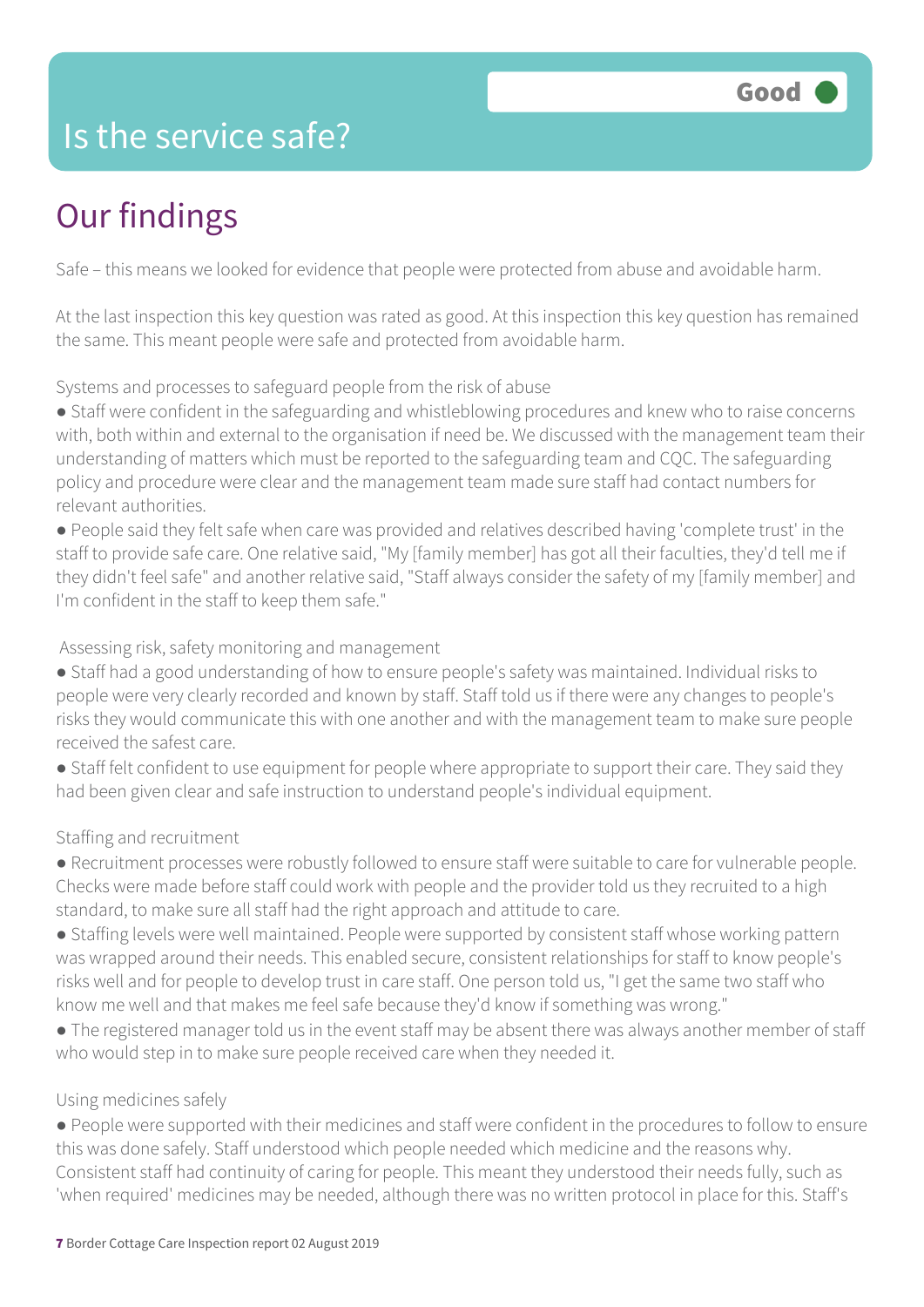competency in supporting people with medicines was regularly checked.

● Medicines were recorded clearly and medicines administration records (MARs) were routinely checked by the management team. The provider had highlighted the need for staff to improve the times paracetamol was given, to ensure a minimum of four hours between doses. Where MARs were handwritten they were only signed by one member of staff instead of two.

● We recommend the provider considers improving the records for medicines management in line with good practice guidelines, so that MARs are completed more thoroughly and PRN protocols are in place.

#### Preventing and controlling infection

● Staff understood how to prevent the risk of infection and when it was appropriate to use equipment such as gloves and aprons and they regularly collected supplies from the office. One member of staff said, "We always use these and there are always plenty; we stock up when we come to the office."

#### Learning lessons when things go wrong

● Accidents and incidents were recorded and there were systems in place to ensure these were reviewed frequently. The care manager told us they checked all documentation and highlighted where lessons could be identified and shared with staff. For example, if incidents highlighted a training need this was addressed.

●The management team told us they reflected on practice and continuously considered how things could be made better for people receiving the service.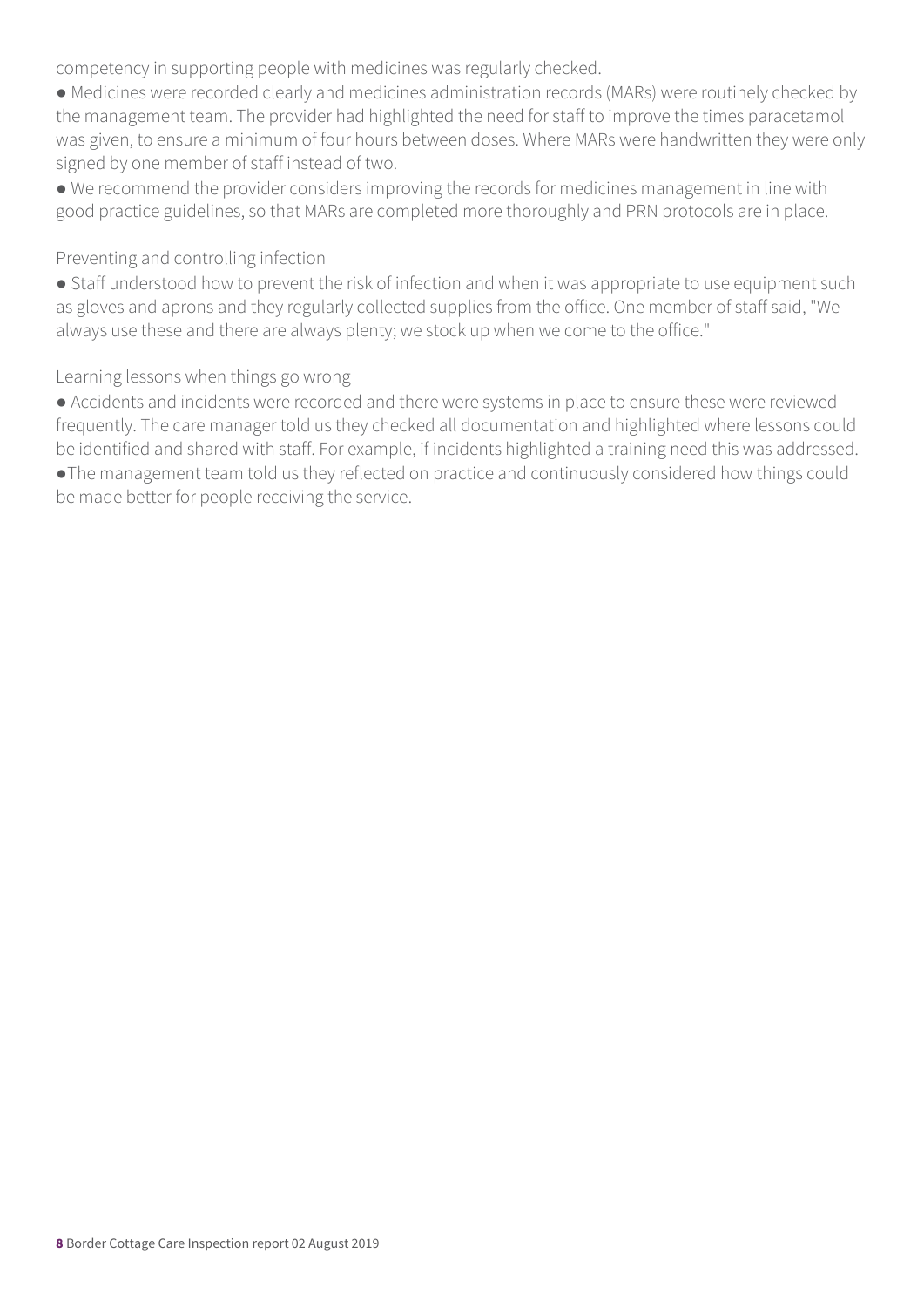### Is the service effective?

## Our findings

Effective – this means we looked for evidence that people's care, treatment and support achieved good outcomes and promoted a good quality of life, based on best available evidence.

At the last inspection this key question was rated as Good. At this inspection this key question has remained the same. This meant people's outcomes were consistently good, and people's feedback confirmed this.

Assessing people's needs and choices; delivering care in line with standards, guidance and the law

- People's individual needs were central to how the service was delivered. Assessments were thorough and the management team said they only agreed care if they were certain they could meet the needs of each individual.
- People's choices and wishes were fully considered in how they wanted their care to be supported and care planning showed people's individual likes, dislikes and preferences for care.
- Staff skills were matched to people's individual needs and consistent care staff were assigned to each person. This meant staff were fully aware of when people's needs changed.

#### Staff support: induction, training, skills and experience

- Staff were very well supported through training and supervision. Staff said training was lively, interactive, meaningful and fun, which made sure they remembered what they learned. Staff knowledge was tested out, such as through quizzes to reinforce aspects of the training they had done. Team meetings also included interactive sessions, quizzes and word-searches.
- There was a clear training matrix which identified completed training and further training needs. Staff had training to meet the needs of the people they supported and the management team said they would always ensure specialist training was completed before agreeing care for people with specialist needs. Where more than one member of staff worked together, the management team said they assessed how their skills may complement each others, and if staff covered for absence they worked with a colleague who knew the person well.
- People and the relatives we spoke with said staff were 'very capable'. One relative said staff were skilled in caring for their family member and understood particular needs around dementia care. The management team said staff had dementia care training and they would consider ways to develop this further.

Supporting people to eat and drink enough to maintain a balanced diet

- People's nutritional needs were known by staff and appropriate support was in place where people needed this. Staff we spoke with told us they understood the importance of supporting people with their dietary needs, but recognised their rights to make choices for themselves.
- One relative told us, "The staff are so good, they encourage [my family member] to eat and the portions are good." Another relative said, "They [staff] always make sure drinks are made and they know just how [my family member] likes it."

Supporting people to live healthier lives, access healthcare services and support; Staff working with other agencies to provide consistent, effective, timely care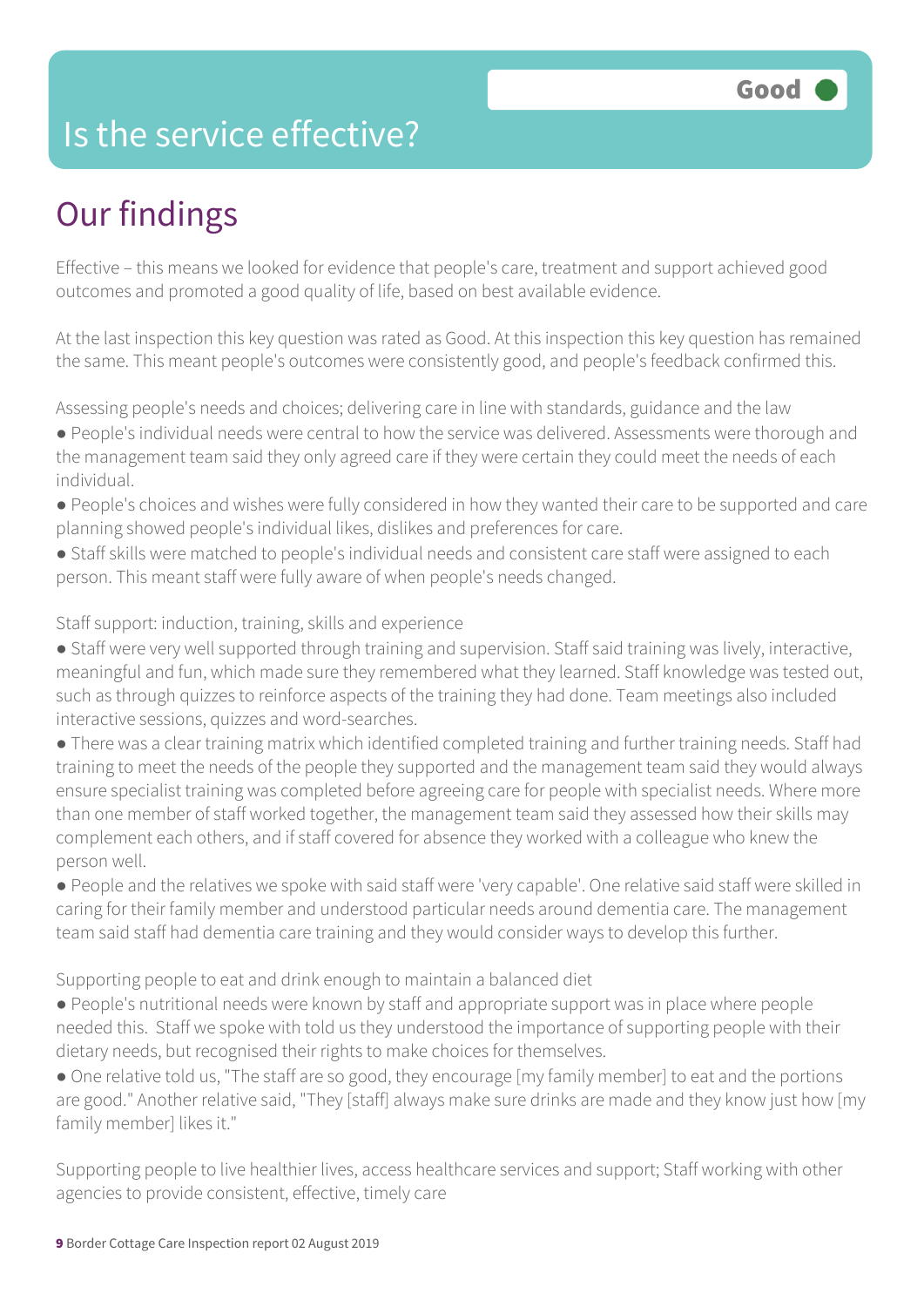- Where people needed additional healthcare support, their needs were well met through close liaison with other professionals and there was evidence of shared input in people's care to support their needs.
- One relative said, "They [staff] are quick on the ball regarding [my family member's] health. If anything needs checking out they deal with it."

● Some people's complex health was more closely monitored by staff as part of their care and support. For example, one person's care records showed details of regular health observations, although there were no details about what the person's usual baseline should be. The care manager told us the person had this key information displayed on a noticeboard in their home and sent us photographs. We saw the information clearly guided staff to know what was expected and what would give cause for concern, as well as what action to take to ensure the person's health needs were met.

• Staff said they were alert to changes in people's needs and where there were complex health issues they knew who to contact if they had any concerns. Staff said they would not hesitate to contact healthcare professionals to support people's care, either routinely or in an emergency.

Ensuring consent to care and treatment in line with law and guidance

The Mental Capacity Act 2005 (MCA) provides a legal framework for making particular decisions on behalf of people who may lack the mental capacity to do so for themselves. The Act requires that, as far as possible, people make their own decisions and are helped to do so when needed. When they lack mental capacity to take particular decisions, any made on their behalf must be in their best interests and as least restrictive as possible.

People can only be deprived of their liberty to receive care and treatment when this is in their best interests and legally authorised under the MCA.

Where people may need to be deprived of their liberty in order to receive care and treatment in their own homes, the DoLS cannot be used. Instead, an application can be made to the Court of Protection who can authorise deprivations of liberty

We checked whether the service was working within the principles of the MCA.

- Staff demonstrated clear understanding of people's rights and how to ensure people's consent to care and support was obtained. People and relatives told us staff always sought consent before any support was offered.
- ●Where decisions were made in people's best interests, this was not always clearly recorded in care plans. We recommend the provider considers ways to include more detailed recording of decision-making processes.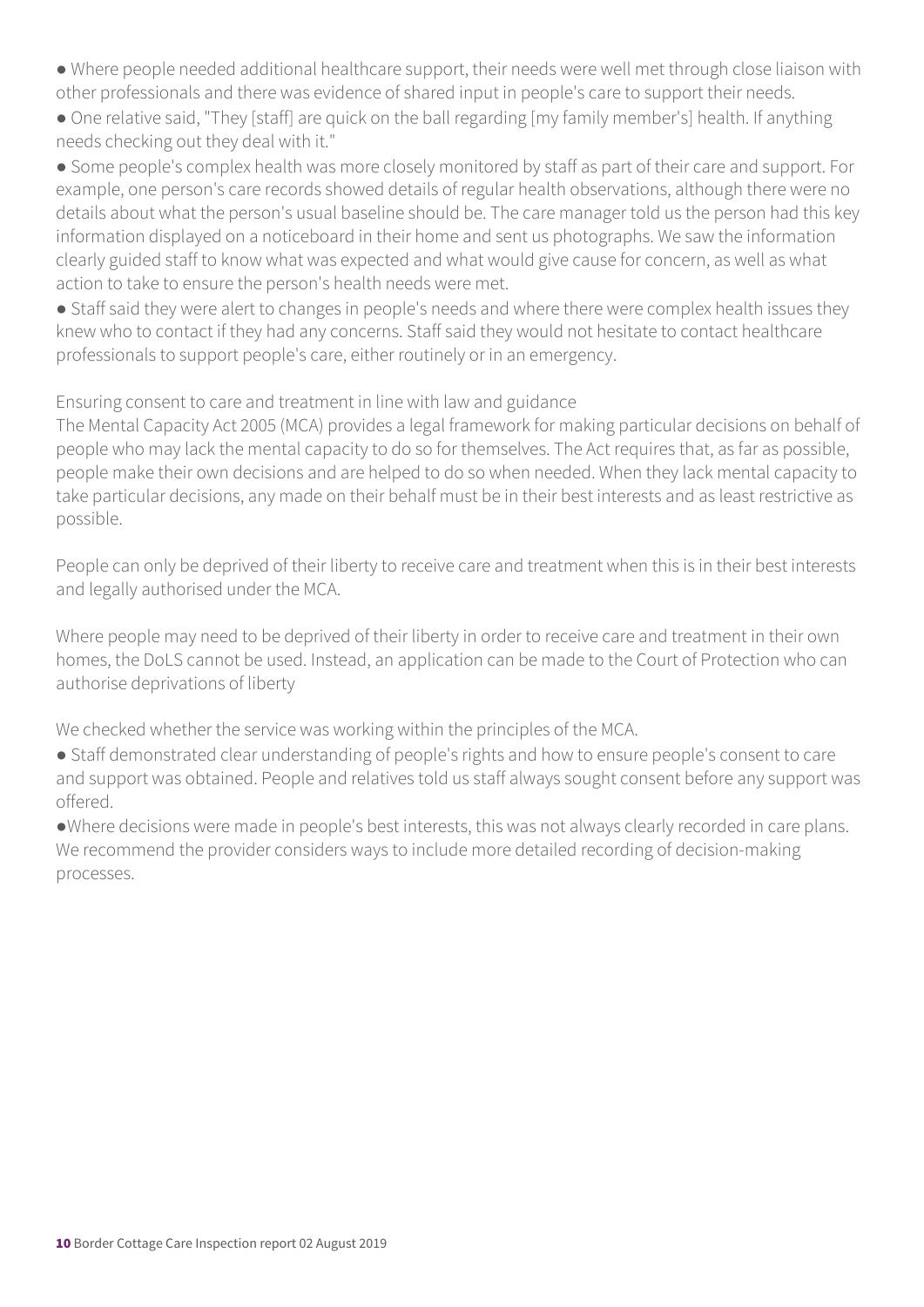### Is the service caring?

### Our findings

Caring – this means we looked for evidence that the service involved people and treated them with compassion, kindness, dignity and respect.

At the last inspection this key question was rated as Good. At this inspection this key question has improved to outstanding. This meant people were truly respected and valued as individuals; and empowered as partners in their care in an exceptional service.

Ensuring people are well treated and supported; respecting equality and diversity

- People enjoyed consistent person-centred care from respectful, reliable, compassionate and caring staff. Relatives praised staff's approach to the work and their patience. One relative said, "I wish every nurse in the NHS was like the staff in this service. They are the pride of Britain." Another relative said, "My [family member]'s face just lights up when [they] see the care staff, the recognition is instant even though they may not remember staff's names. It's the little things that mean so much; like helping [my family member] see their reflection and saying how beautiful they are."
- Staff told us they felt very cared about as individuals and this enabled them to care for people with the same regard, whatever their diverse needs may be. Staff felt they mattered, which positively impacted upon their approach to caring for people and they were highly motivated to do this well.
- Staff demonstrated a highly compassionate and caring approach to supporting people. Care was holistic rather than focused on supporting people's physical needs. For example, one relative told us staff always considered how the care they provided impacted on a person's well being and made recommendations to change and adapt care to enhance the person's quality of life. For example, they said staff constantly monitored whether the times of care delivery were in keeping with the person's needs and they adapted meals when they noticed the person's appetite fluctuated at different times of day. Staff exchanged information and observations at handovers regarding people's overall well being, including emotional as well as physical needs. One member of staff said, "The care we provide here is nothing like care I have ever done before and I have worked for other care companies. The main difference is, this company is all about the people we support; they absolutely come first."
- Staff clearly knew each person they supported and they had good relationships with them, whilst maintaining respectful boundaries. One relative told us, "The staff are so professional; they strike the right balance of being like family, but they don't lose the professionalism. They are truly caring carers". The relative said, "I have total peace of mind and the service goes above and beyond what they need to. Once, my [family member] was not well and the carer stayed with her until I came, even though this meant she went into her own time to be with [my family member]."
- Staff told us they regarded each person as a unique individual and cared for them with the same standard as they would their own family members. One member of staff said, "People do get good care here, good enough for my relatives. The best bit is the continuity of staff because it helps people build trust."

Supporting people to express their views and be involved in making decisions about their care

● People and relatives told us their views were highly valued and they felt fully informed about the service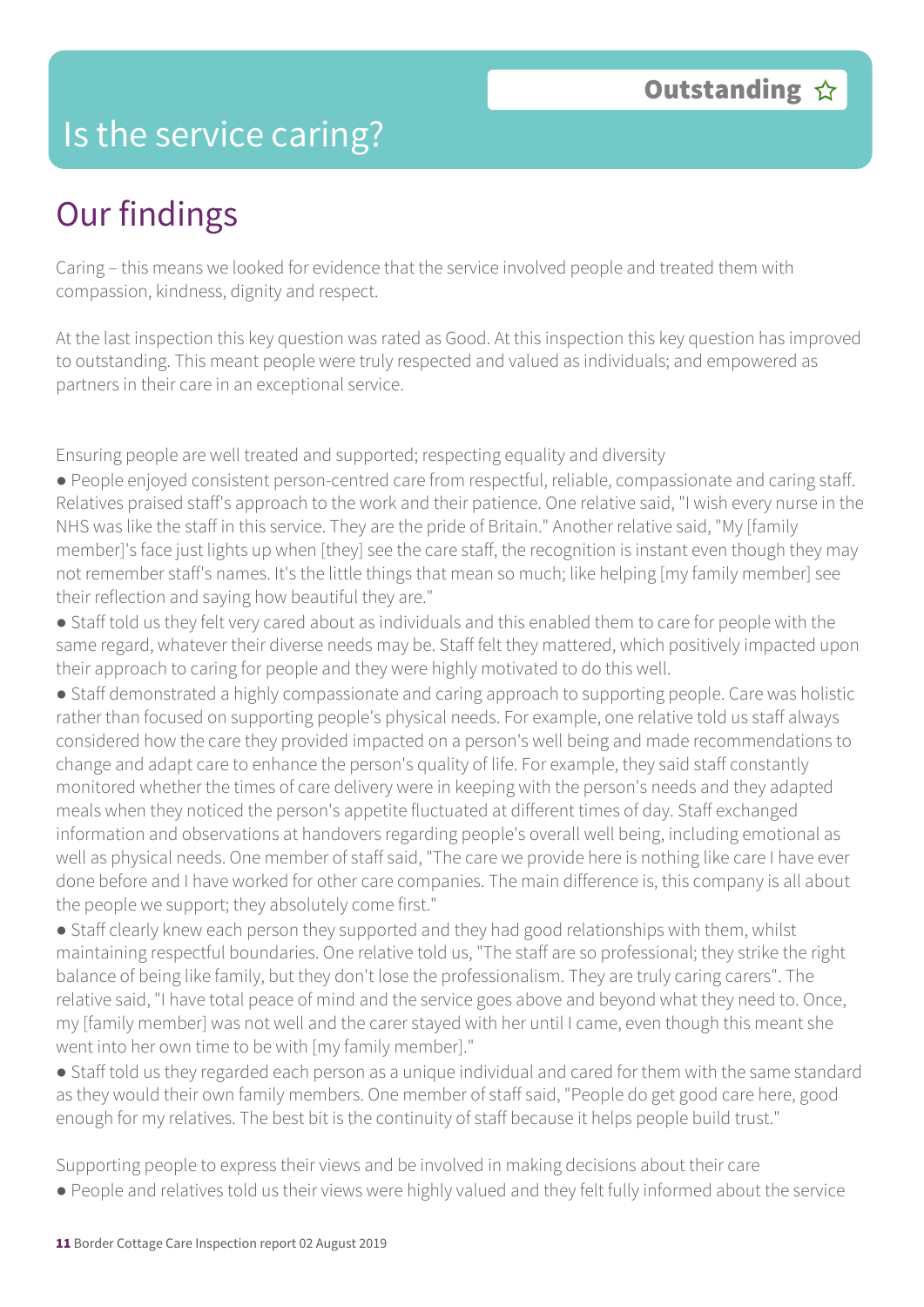and their care or the care of their family members. One relative told us, "This service is head and shoulders above the rest, I'm delighted we have such dedicated care and support." Another relative said, "If my [family member] was a family member of the care staff, they could not treat them with any greater care."

• Staff and the management team told us people were at the heart of the way the service was run and people's views were continuously sought. This was unanimously confirmed by people we spoke with and their relatives. Staff told us their close and consistent relationships with people meant they could anticipate their needs and were alert to even the smallest changes affecting a person's wellbeing.

● Care records showed people had been consulted in planning and reviewing their care to ensure it remained fully focused on their needs and preferences.

● The provider gave very high priority to ensuring communication was tailored individually to suit people's differing needs. Where people had difficulty communicating verbally, the provider supported them in an extensive range of methods. For example, from observing and interpreting body language and the use of sign language and gestures, to technology such as electronic tablets and eye gaze technology according to people's individual abilities and communication needs. The provider told us staff's close and consistent relationship with each person meant they were acutely aware of any deterioration in communication abilities and able to respond and adapt ways of supporting them to achieve the best possible outcomes.

Respecting and promoting people's privacy, dignity and independence

● Staff understood how to ensure people's privacy and dignity when supporting them with their care and gave us examples of this. One relative told us, "Staff always ensure [my family member's] dignity and privacy, they are superb. They coordinate my [family member's] clothes so [they] always look elegant." The relative compared care at Border Cottage with their previous experiences of care and told us, "We've had the worst and now we've got the best; there is no comparison." Another relative said, "Staff truly understand how my [family member] was as a person before they were ill and they uphold that, maintaining standards for [them] exactly as [they] would want them." They gave examples of the person being particular about wearing a complete change of clothing every day and liking to wear their favourite perfume."

● One person told us, "The carers are so respectful. It's difficult to have to have help with your personal care, but they really care about my dignity. Another person said, "I cannot put into words how wonderful the service and the staff are. My honest opinion is they are second to none."

● Daily notes within people's care records showed people's privacy, dignity and independence was promoted continuously.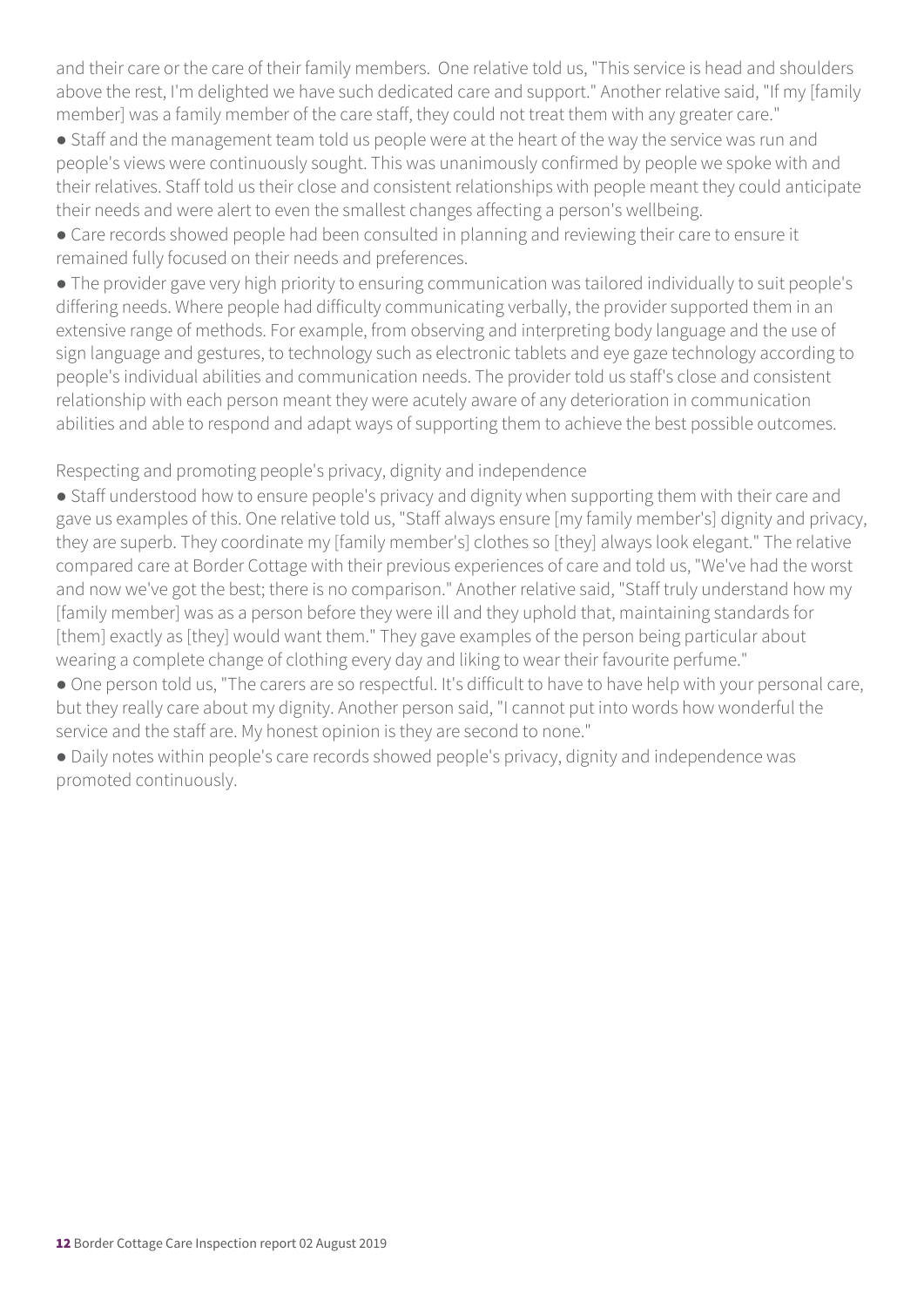### Is the service responsive?

# Our findings

Responsive – this means we looked for evidence that the service met people's needs.

At the last inspection this key question was rated as Good. At this inspection this key question has remained the same. This meant people's needs were met through good organisation and delivery.

Planning personalised care to ensure people have choice and control and to meet their needs and preferences

● Staff worked in small teams to ensure care was delivered by staff members who knew their individual preferences and who people knew and trusted. People and relatives said this was the main feature of the service because it helped them to get to know staff. One relative said, "It was important for [my family member] to see the same faces and the same two staff come every time." Staff said this helped them build a deeper understanding of people's needs and alert them to the small changes in people's health or wellbeing. One member of staff said, "Because we go every day, we know how a person might be the day before and we know what is typical for them. That way, if anything is different we'd be the first to spot it and take any action."

● Care was personalised, and people told us care staff always offered them choice in how they wanted to be supported. One person said, "They always ask me, even though they know what I like, they don't assume it's the same for me every day."

● Care records had a one page profile which was written in the first person, 'all about me', with individual key information, such as people's social history, likes and dislikes. There were clear details to guide staff as to how to provide care and support at each call.

#### Meeting people's communication needs

Since 2016 onwards all organisations that provide publicly funded adult social care are legally required to follow the Accessible Information Standard (AIS). The standard was introduced to make sure people are given information in a way they can understand. The standard applies to all people with a disability, impairment or sensory loss and in some circumstances to their carers.

● The provider was aware of their responsibilities with regard to the AIS.

• Care records demonstrated how each person was able to communicate. Staff we spoke with gave examples of how they used other cues, such as people's appearance, facial expressions and other nonverbal signs to help them understand what a person may be saying or feeling.

#### End of life care and support

● Information in people's care records was sensitive and holistic and people's wishes were recorded and discussed with them.

Supporting people to develop and maintain relationships to avoid social isolation; support to follow interests and to take part in activities that are socially and culturally relevant to them.

• Staff had a good understanding of what was important to each person they supported and who were the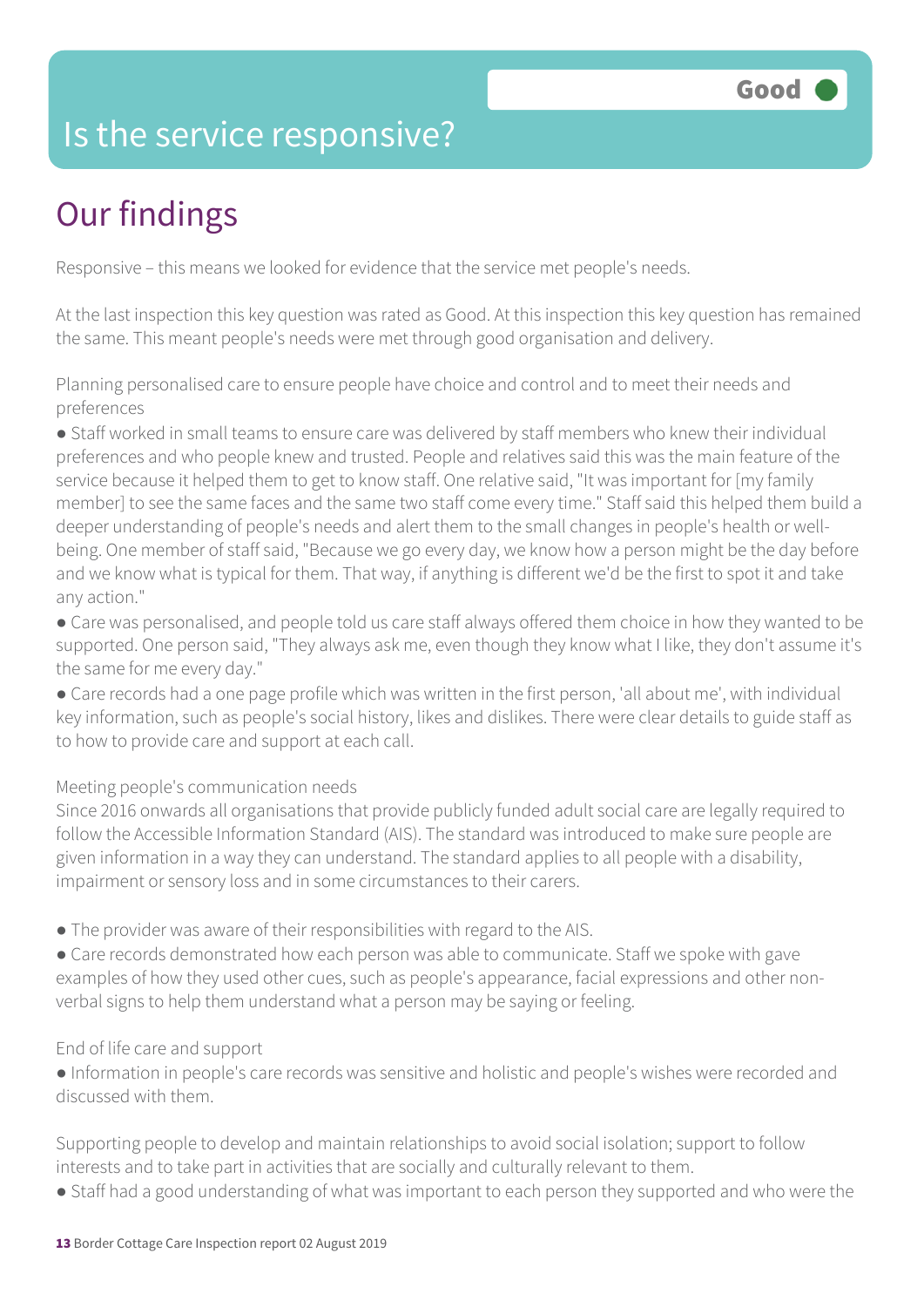key people in people's lives. Staff told us their knowledge of people's individual situation and their family circumstances helped them to understand and support key relationships and identify social isolation. The service had a day centre which offered a range of activities available to people who used the regulated service.

● One relative told us the contact their family member had with care staff was very important for their wellbeing and helped prevented them feeling lonely. They said, "I'd be lost without them and [my family member] would be lost without them."

Improving care quality in response to complaints or concerns

● Complaints were recorded and responded to appropriately. People and relatives told us they had no concerns but were very confident if they did, they would be dealt with immediately. One relative said, "I have no complaints because communication is excellent. There is ongoing sharing of information between the staff, my [family member] and myself and there is a real partnership which supports the care."

● Compliments were recorded and shared with the team. There were numerous compliments received and these referred to 'dedication and compassion of staff', care which 'surpassed expectations' and 'excellent quality'.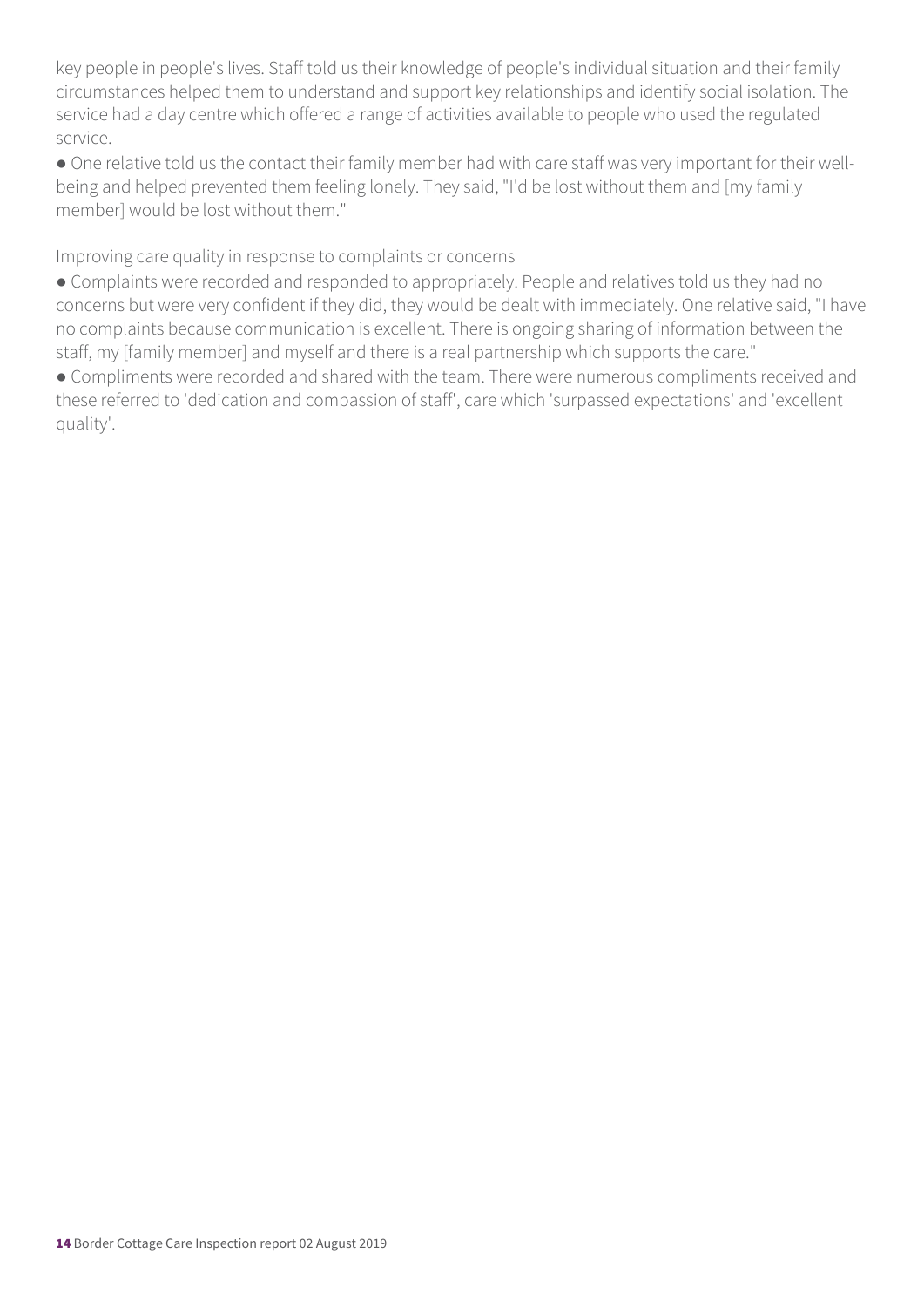### Is the service well-led?

## Our findings

Well-Led – this means we looked for evidence that service leadership, management and governance assured high-quality, person-centred care; supported learning and innovation; and promoted an open, fair culture.

At the last inspection this key question was rated as Good. At this inspection this key question has remained the same. This meant the service was consistently managed and well-led. Leaders and the culture they created promoted high-quality, person-centred care.

Promoting a positive culture that is person-centred, open, inclusive and empowering, which achieves good outcomes for people

- There was a very open, friendly and transparent culture in the service and the leadership team empowered staff to do their best work, support each person individually and with a high standard of care.
- Staff were trusted and felt valued in the organisation; there was respect for staff at all roles. Staff said there was recognition for their need for work-life balance as well as their skills in the role. Staff told us they received praise for their work and incentives and gestures were offered by the management team. One member of staff said, "They [management] say thank you for just doing the job we do, they gave me a voucher are we are really valued. I've worked for other companies and never been even thanked before." Another member of staff said, "We are trusted for our opinion, that means a lot."

Managers and staff being clear about their roles, and understanding quality performance, risks and regulatory requirements; How the provider understands and acts on the duty of candour, which is their legal responsibility to be open and honest with people when something goes wrong

- Staff had a clear understanding of their roles and who they were accountable to and there was a clear line management structure in place. Staff understood the systems and processes in place to quality assure their work, such as spot checks and audits, and they knew where to go to for guidance and support.
- The provider understood their responsibility within the duty of candour.

● Quality was assured through the care manager being actively involved in the oversight of care delivery. Audits were regularly carried out although the medicines audit needed to be strengthened. Regular checks were in place of staff practice and documentation to ensure risks were identified and quality of care was maintained.

Engaging and involving people using the service, the public and staff, fully considering their equality characteristics

- People, relatives and staff felt informed, involved and included in how the service was run.
- Communication was highly effective throughout the organisation, so each member of staff understood their part in ensuring care was delivered according to people's individual needs.
- Feedback was proactively sought and acted upon in order to drive improvement. One relative said, "They don't think they know best, they always ask, check and communicate."

Continuous learning and improving care; Working in partnership with others

● The management team was keen to drive improvement and ensure standards of care did not fall below